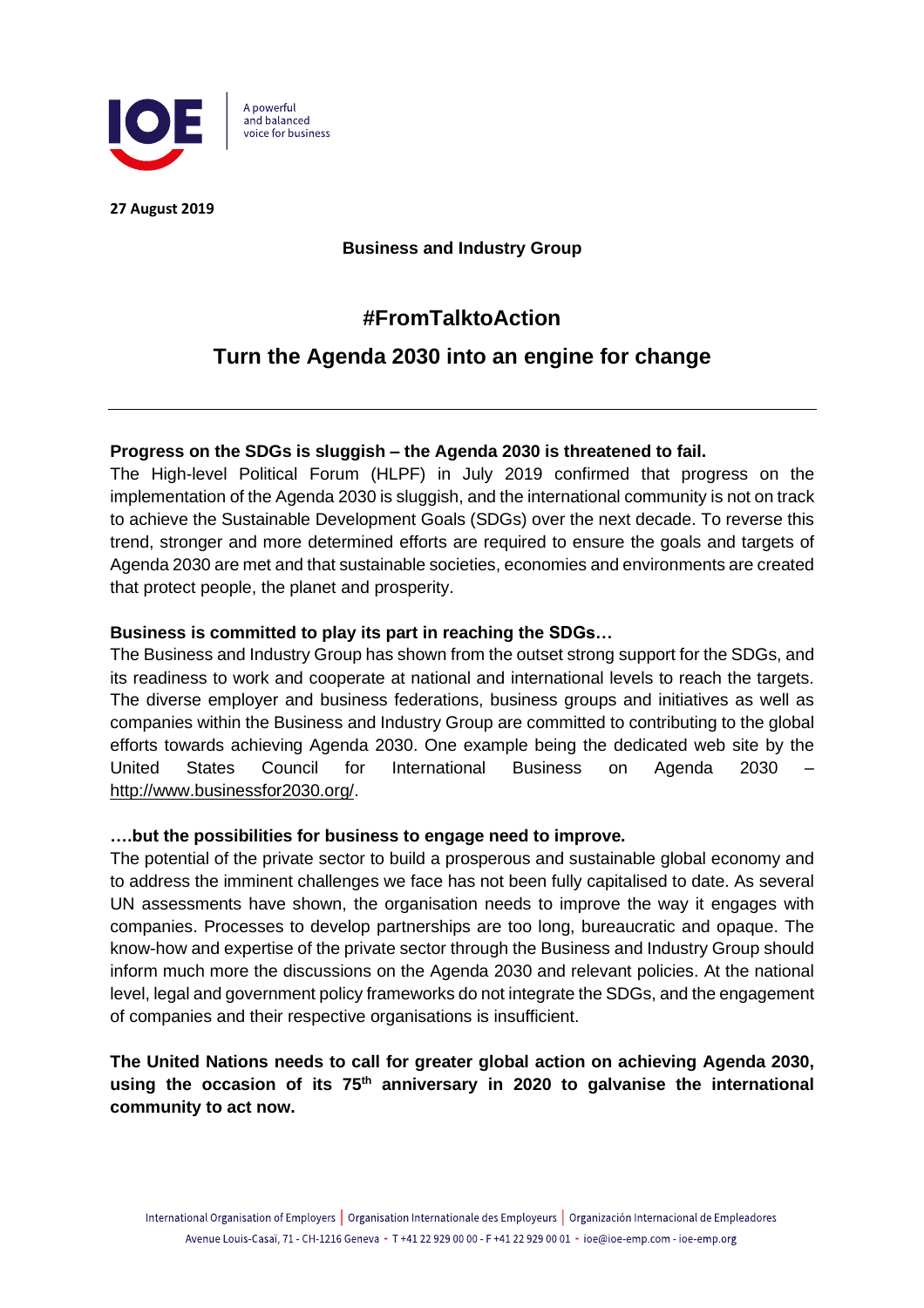Some actions to be taken include:

### **1) Revise HLPF governance**

- Strengthened peer review through improved Voluntary National Reviews (VNR): The VNR process must be more inclusive by enabling greater input from business and civil society. It must also become more stringent by using standardised reporting formats, frameworks and metrics to identify challenges and gaps across goals. Lastly, VNRs need to be more action-oriented and provide concrete recommendations that can be evaluated. All of this requires governments to engage constructively and more critically in the debates.
- Improved monitoring of progress through better data: More and better data are needed to monitor progress on SDG targets. An up-to-date and open database on the SDGs would be an important step to make this information easily accessible and to track progress.
- More determined follow-up to the HLPF at national level: The SDGs are not implemented at the UN in New York or Geneva, but at the national and local level. Implementation of policy recommendations from the HLPF, particularly the VNRs, is key. The HLPF and VNR processes are not ends in themselves but serve as a means to lead to peer learning which triggers change on the ground. More accountability and transparency are needed for effective follow-up. UN DESA should consider implementation of a consultation process to identify measures to strengthen information, discussion and monitoring/tracking on follow-up activities.
- Increased dialogue with the private sector: Policy work at the UN, regional and national level needs to integrate business views on a more systematic basis. The private sector brings important expertise and knowledge on actions, measures and policies needed to implement the Agenda 2030. It is in the DNA of business to turn challenges into opportunities and to innovate and develop practical and realistic solutions for the problems we face. The Business and Industry Group is committed to step up its engagement with UN DESA, UN Member States, Civil Society and all other Stakeholders to move the implementation of the SDGs forward.

# **2) Unleash the potential of partnerships**

- As clearly reflected in SDG 17 and throughout Agenda 2030, partnerships are key for reaching the SDGs, then we need to mainstream collaborative approaches between the UN, governments, civil society, and business throughout the implementation of the Agenda 2030.
- The UN and the public sector need to become more agile and develop fresh and innovative approaches to improve collaboration with the private sector. The members of the Business and Industry Group are committed to raising awareness of the SDGs, particularly among companies that have had no or limited involvement